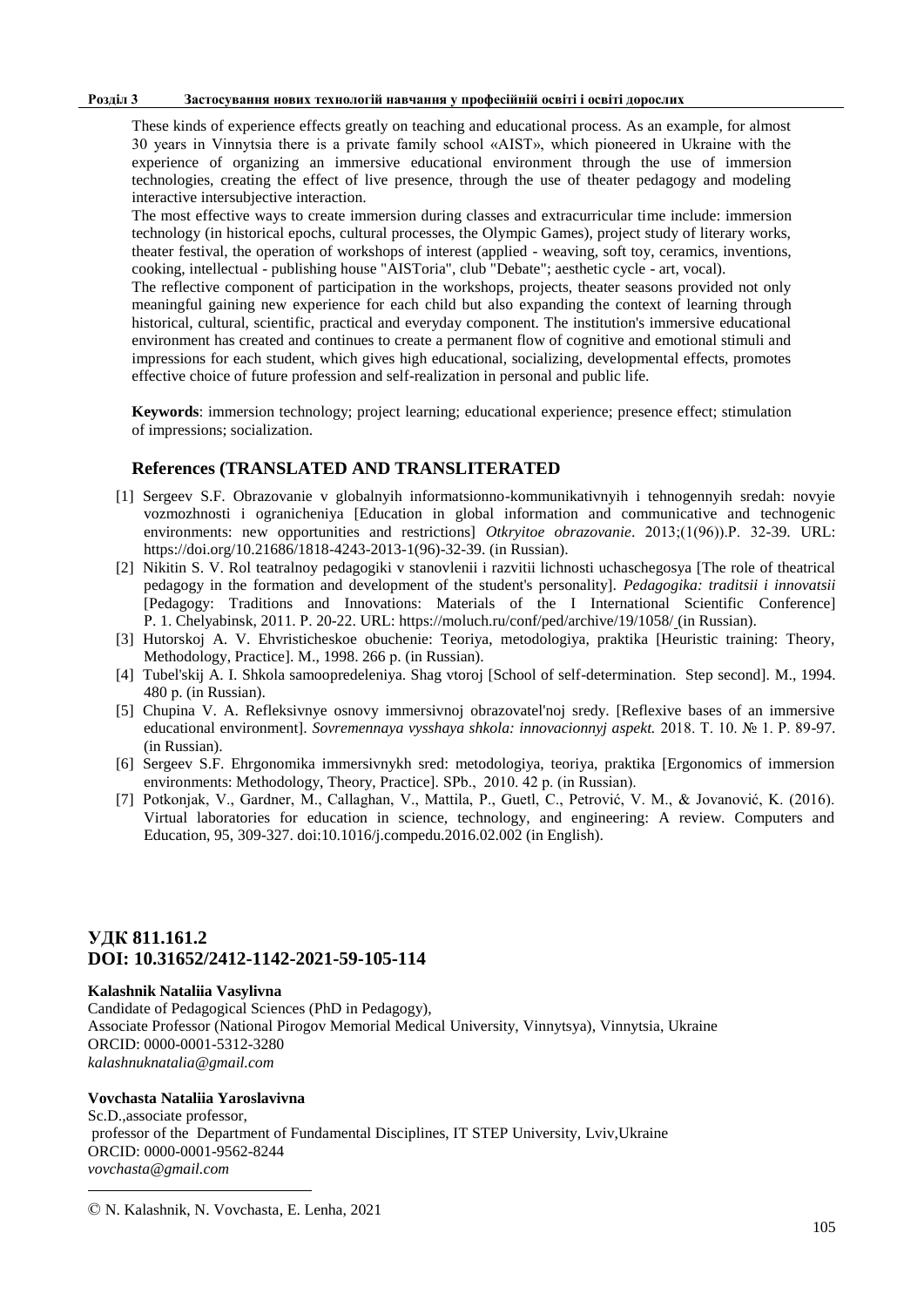**Lenha Evelina Leonidivna**

Candidate of Biological Science ( PhD in Biochemistry), Assistant of Department of Bioorganic and biological Chemistry and Clinical Biochemistry Bucovinian state medical university, Chernivtsi, Ukraina ORCID 0000-0002-3871-8670 *[lenga@bsmu.edu.ua](mailto:lenga@bsmu.edu.ua)*

## **TEACHING FOREIGN STUDENTS UKRAINIAN LANGUAGE COMMUNICATION: EDUCATIONAL AND PROFESSIONAL SPHERES**

**Summary.** Intercultural communication has lately been a subject for discussion mainly in the sphere of foreign language teaching. An important idea of this article lies in preserving elements of national culture by foreign students in process of penetrating into local culture with the help of communication. Local language plays its integral role as the basic tool of dialogical interaction. The authors of this article focus attention on the concept of Ukrainian language communication with foreign students in medical university which includes all methods and techniques in delivering Ukrainian language lessons, as well as educational and professional lingual communication training of foreign students in medical university.

The article explains that training communication skills in foreign students is one of the most important challenges for teachers. Educational materials based on everyday life events, literature clubs, brain-rings, and other similar contents promote students' interest to study the language. This type of educational approach also helps activate reconstructive imagination, mental cognitive function and the intellectual sphere including comparison, analysis, and systematization. Promotion of cognitive activity during language classes is an important issue.

The authors come to conclusion that every language tutor is supposed to master a system of teaching methods and techniques. The authors prove the importance of splitting the formation of communicative and professional competences into several equal stages aiming at efficient lingual training.

Modern conditions have made it important for teachers to maintain an efficient student-training model covering quality educational contents and thorough daily studying. Student-conducted scientific researches and topical surveys are reported to be important parts of this model. The authors have proved that history, international relations, religion, literature, politics, economics and other aspects of country studies play an important role both in description of educational aims, contents and methods and in determination of language-master criteria.

The authors have also pointed out that the process of adaptation of foreign students in Ukrainian medical educational establishments depends on efficient coordination and integral supervision system.

**Key words:** foreign student, Ukrainian language communication, intercultural education, intercultural communicative competence, adaptation, emphasis.

**Background:** The process of studying in medical educational establishments inevitably involves communication of students from different countries representing different cultures. Foreign students are united in their efforts to preserve their native traditions and cultural elements in process of interaction with local culture. Thus, international communication of foreign students includes penetration in guest culture without losing own national identity. Language plays a very special role as a main communication tool for all parties involved into the dialogue.

Foreign students who come to study to Ukraine treat their language teachers not only as objects of initial communication, but as specialists helping them in desired quick social and academic adaptation. Communication skills are essential component of the latter. Thus, formation of communication skills is the basic assignment for language teachers. The concept of Ukrainian language communication of medical university foreign students includes all methods and techniques in delivering Ukrainian language lessons, as well as educational and professional lingual communication training of foreign students in medical university.

Intercultural communication has lately been a subject of discussion mainly in the sphere of foreign language teaching. Globalization and integration of educational process in higher school explain the choice of this acute theme as the article's subject. Moreover, this subject was chosen as a part of research theme at Ukrainian language department of National Pirogov memorial medical university in Vinnytsia. The issue of this article covers both the foreign students' teaching system in medical university, and intercultural communicative competence of foreign students in higher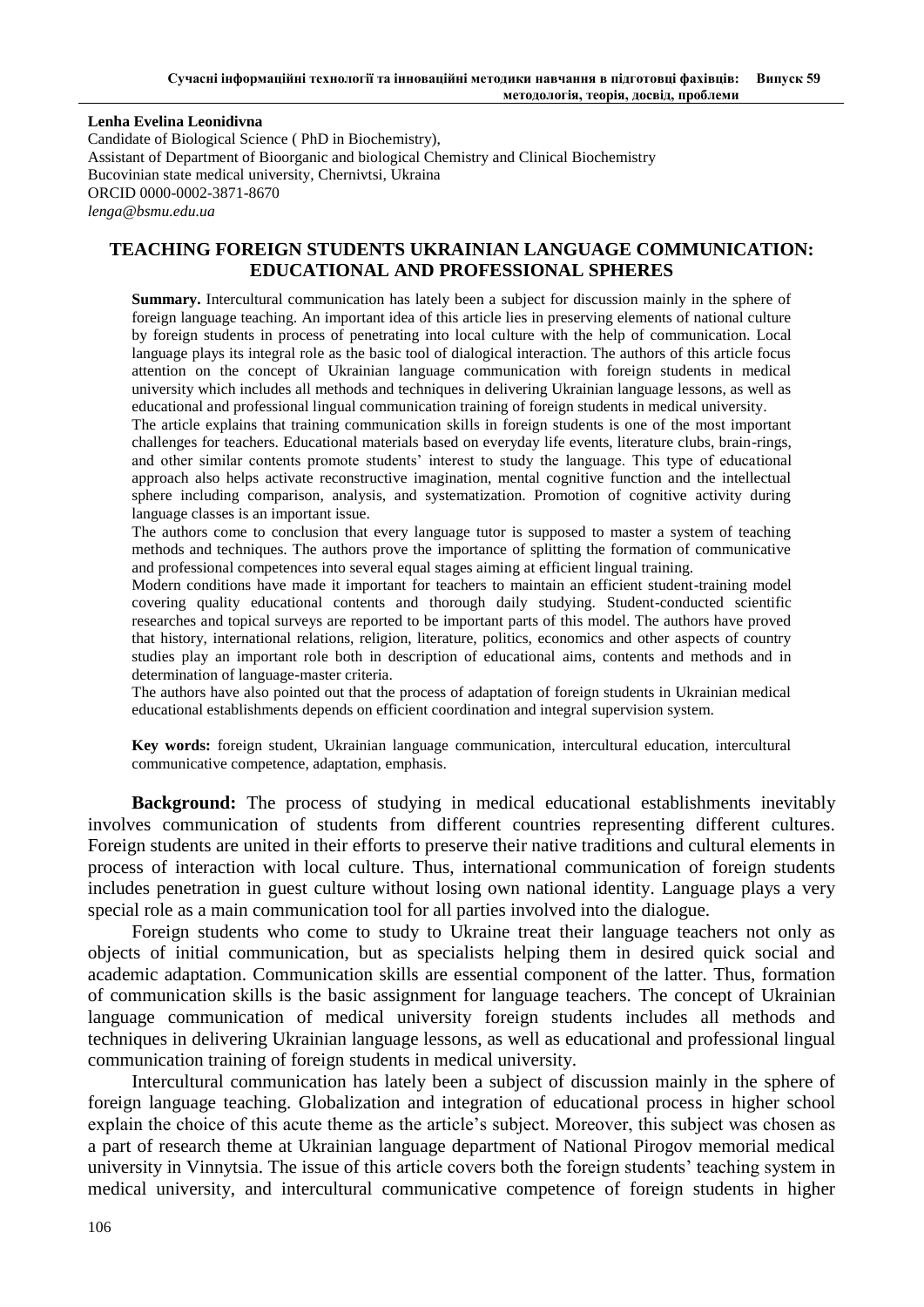medical educational establishments considering psychological and pedagogical adaptation aspects as an essential part of the entire education. It must be mentioned that the system of higher education in Ukraine is a ramified and compound system, developed, supplemented and updated by the combination of domestic experience and foreign achievements.

At the present time the importance of intercultural education is rising in sight of promotion of social and cultural competences in educational environment. It is especially important for foreign students eventually facing communication barriers in their professional activity caused by social, political, ethnical, religious aspects. The modern world demonstrates the tendencies to improve the quality of medical services and introduce innovations to professional medical training. The theme under discussion becomes even more acute due to the fact of increased requirements to professional medical training, socialization of foreign students, and formation of intercultural professional competence in foreign students of higher medical educational establishments in conditions of its insufficient methodological support. The factors mentioned above explain the choice of this theme.

**References**: Analysis of psychological and pedagogical bibliographic sources has revealed a large number of surveys dedicated to theory and practice of competence formation based on competence approach (Bibik N., Grishkova R., Demchenko D., Zelenska O., Kuzmenko V., Kulikova O., Malkova O., Maslak L., Ovcharuk O., Pershina L., Hutorsky A., Cherkesova M., Chernilevsky D. and others). Akimova O., Ivanova M., Klauchek S., Kobernik O., Korotun O., Kushnir I., Moskalyova L., Rybachenko L., Zechmeister Y. and others [5, p. 20] directed their scientific efforts on studying the peculiarities of foreign students' education.

**Discussion**: Verbal language is the main concept and the basic means of communication of all folks and nations. It is an instrument of culture-transfer to all parties involved into communication. The primary stage of foreign language learning forms initial comprehension about cultural values of Ukraine.

Language classes develop cognitive activity, help students adapt to new cultural surrounding, and train lingual competences in sociocultural sphere. At this stage it is important for language teachers to select proper educational materials as far as their contents, amount and practical usage are concerned.

Educational materials based on everyday life events, literature clubs, brain-rings, and other similar contents promote students' interest to study the language. This type of educational approach also helps activate reconstructive imagination, mental cognitive function and the intellectual sphere including comparison, analysis, and systematization. Promotion of cognitive activity during language classes is an important issue [2].

Language teachers are expected to pursue several goals: to transfer not only their lingual knowledge, but extra-lingual one, teach their students the culture of international communication both with Ukrainians and representatives of other countries.

Cultural linguistics is a special scientific discipline which helps achieve the goals mentioned above. It combines elements of linguistic knowledge, including the semantics of lingual units, with information on culture and everyday life of this country. This is the main concept of this discipline's description.

Cultural linguistics is meant to introduce important information on Ukrainian culture, get familiar with social and psychological norms of local society and help students better understand everyday life in Ukraine and treat it positively. Language teacher is considered to act as a representative of Ukrainian scientific knowledge, cultural values and traditions. It is up to every teacher to select own empiric algorithms mastering their practice, outlook, way of communication, values and other aspects included into cultural code. The latter definition refers to special surrounding-evaluating tool. Cultural codes are compared with people's ideas creating a system of traditions, cultural and behavioural standards interiorized by definite society. Cultural codes are both conscious and subconscious markers (moderators) helping to identify cultures. This is the sign language of culture [6, p. 218].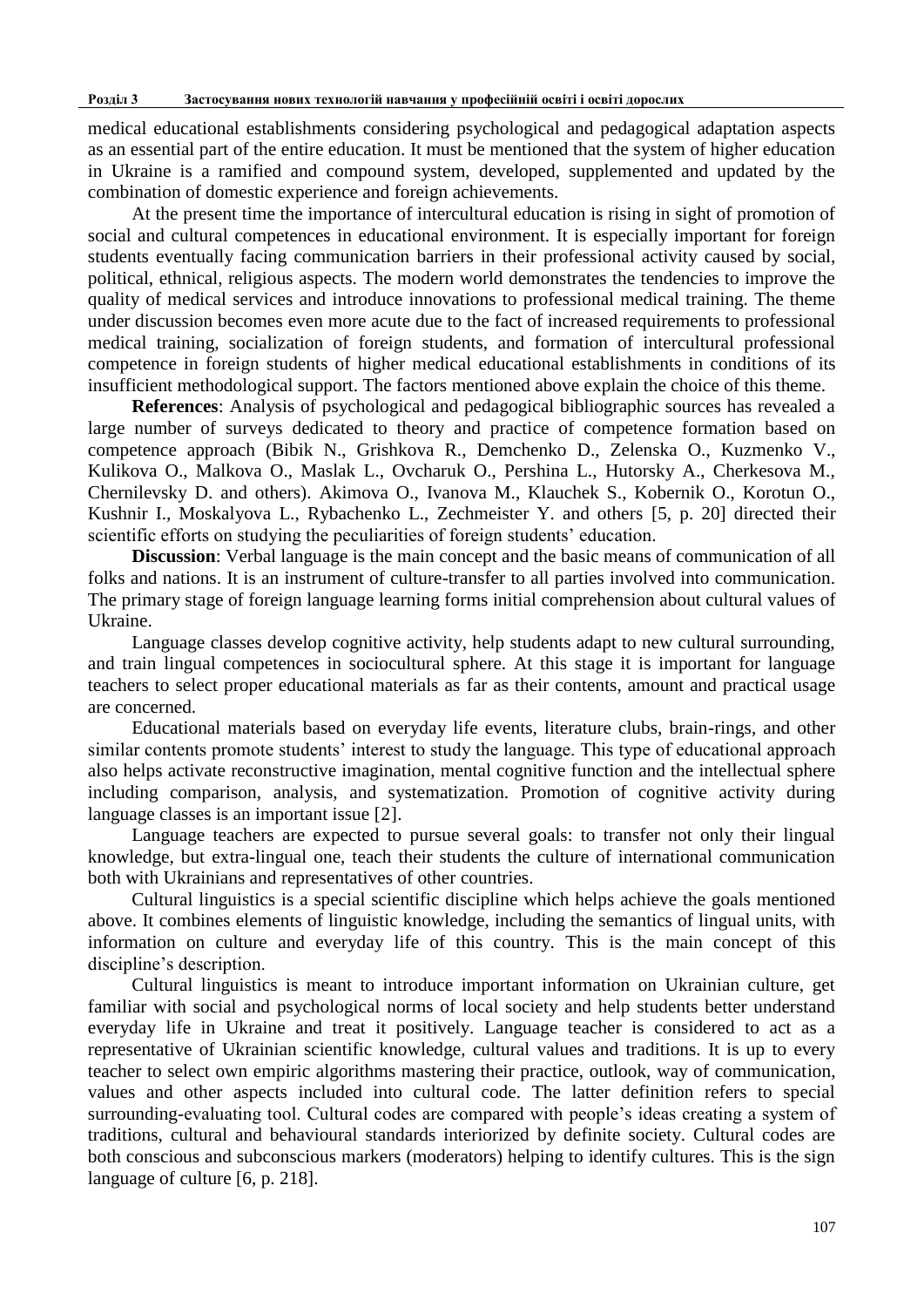Mastering the language of education is the medical students' guarantee on quality professional training. Practical foreign language classes start from the first days of educational process and last throughout the entire course of study. Educational material is divided into logically-arranged topics. Lingual and communicative skills are trained at aspect classes. Practical Ukrainian language classes are structured according to the principles of modern communicationbased lingual training techniques. Linguistics-based learning activity is the main principle of teaching foreign medical students. This principle is fully compatible with "common language space" which is created by the means of interdisciplinary teaching techniques, because the main target of language education is to develop communicative competence in professional sphere. Interdisciplinary connections of language teachers with their colleagues delivering natural sciences and special subjects are supposed to unite efforts in developing medical students' communicative competence.

The process of communicative competence training is divided into stages. The primary education stage forms initial algorithms as the basis for language knowledge. The intermediate stage extends language knowledge to its practical sphere [3, p.60].

Learning foreign language as a part of advanced professional training helps medical students get familiar with:

1. the most frequently-used lingual units (taught at biology, anatomy, chemistry, physics classes),

2. structural textual models typical for medical disciplines,

3. definitions and terminology.

Lingual knowledge and skills acquired at Ukrainian language scientific style classes help students become better adapted to the main course at medical department.

Studying at the intermediate stage is characterized by difference in:

- 1. spheres of communication (social culture, social, political and professional spheres),
- 2. theme
- 3. character
- 4. situational communication

5. social roles played by medical students as prospective doctors: nurse, doctor's assistant, consultant, doctor, patient.

The final education stage  $(5<sup>th</sup>-6<sup>th</sup>$  year) foreign medical students are supposed to advance their lingual skills as close to native speakers as possible. Positive language skills comprise a number of abilities:

1. to understand written/printed texts, to understand their basic messages; to write own tax

- 2. to express own assumptions and to share ideas; to respond to opponent
- 3. to analyse and to use literature connected with future profession
- 4. to learn scientific information
- 5. to describe, summarize and assess clinical research data
- 6. to submit own work (articles, reports, thesis) [3, p.66]

Modern education opens the necessity to maintain the systemic Ukrainian language communication of foreign medical students in order to organize their daily individual work guaranteeing quality education. Inviting students to take part in research is significant part of this work. The sphere of international cooperation opens reliable opportunities to win grants of different foreign funds and organizations. Adding multimedia learning materials containing test remains an important issue. Practical use of these materials make the educational process for convenient and efficient leaving students more time for scientific research, thus adding innovative element to teaching. During the latest Ukrainian language department meeting all the participants shared the opinion that a teacher is the main person in charge of the educational process based on the criterion "professionalism + efficient teaching techniques + new technologies".

Methodological discussions of the following courses: "Ukrainian Language Teaching Techniques", "Ukrainian Language Learning Practice", "Theoretical Bases of Learning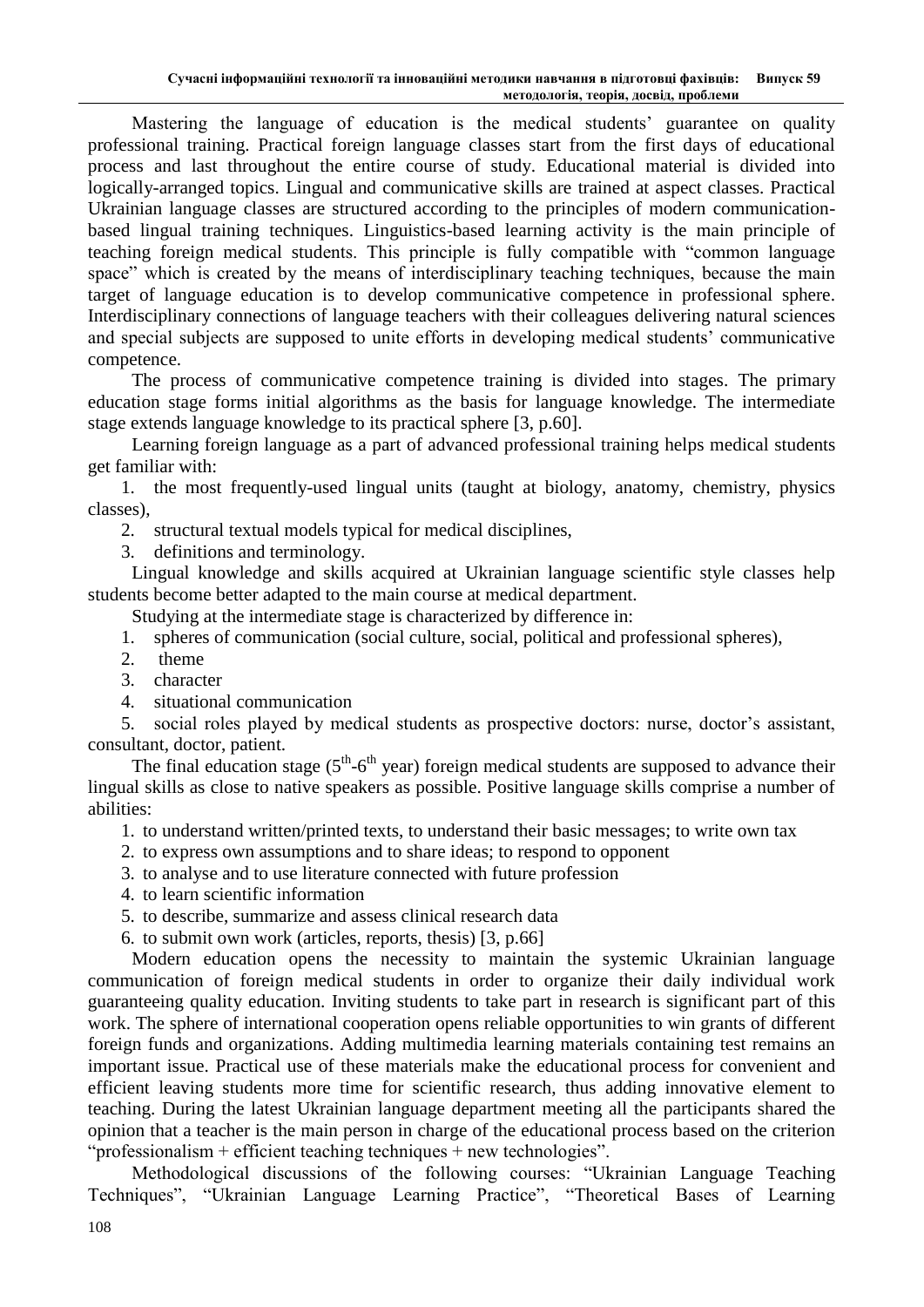### **Розділ 3 Застосування нових технологій навчання у професійній освіті і освіті дорослих**

Vocabulary", held at the Ukrainian language department, have pointed out students' academic progress assessment criteria including:

- vocabulary
- grammar structure
- phonetics, pronunciation skills of words, phrases, reading text
- ability to express own ideas both orally and on paper
- logical consequence of idea
- deep knowledge of the subject
- ability to defend own opinions and idea

Cultural linguistics plays an important role in describing goals, contents, teaching techniques and determining students' knowledge assessment criteria. It is the basis of teaching work in VNPMMU Ukrainian language department. Innovative approach of Ukrainian language teaching has given a portion of positive emotions. Interaction of all participants involved into educational process, presentation of cultural linguistics educational materials has piled up precious experience helping the staff to extend their understanding of efficient philology teaching techniques.

The target of Ukraine's education is formation, renovation and replenishment of national intellectual core. Quality education refers to a complex of conscious features making specialists capable of successful professional activity under conditions of modern economical processes.

**Research results**: Quality standards of educational establishments have been immensely influenced by:

- increasing number of medical specialists on employment market
- growing level of both domestic and international competition
- optimization of educational services available on the world market
- removing mobility barriers for students, teachers, scientist
- global employment market

The authors have found out that intercultural communicative competence comprises lingual, communicative and cultural competences. This definition has been introduced as a result of bibliography analysis including the works of Izarenkov D., Iriskhanov K., Yelizarov G., Leontovych O., Pluzhnik Ten, Flemming M., Cherkesov M. and others. According to the survey results, the definition "Intercultural Communicative Competence of Foreign Medical Students" includes communicative and empathic skills used for intercultural interaction. Empathic skills are acquired and used by students in order to master profession-oriented writing and to comprehend emotion-emphasized utterances. Emphasis is a consequent phenomenon of emotion-wrapped language. Training empathic skills help students better understand other participants involved into conversation, to share their feelings and emotions and to take advantage from other people's experience.

The definition "intercultural communication" comprises different levels of personal interaction of various social groups representing all cultures. It can be treated as interaction between the West and the East.

Modern society members are supposed to get rid of out-dated cliché concerning foreign nations and cultures. Every person is supposed to realize that all cultures have their own system of values. People who do not share the cultural values typical for definite nation or folk group are required to abstain from any approval or criticism and remain politely neutral to these values [1].

Thus, teachers who work with foreign students are expected not only to get slightly familiar with their values, but also to penetrate into definite cultures in order to maintain mutual understanding and efficient educational process.

In frames of cross-cultural penetration, the authors of this article have studied the challenges influencing intercultural communicative competence. To do this, Ukraine-based medical education of foreign students became the research subject. Foreign students in Ukraine are represented by different ethnical, cultural and religious groups. Teachers work with Christians, Muslims, Buddhists, Hinduism followers etc. Various religions, confessions, cultural values and educational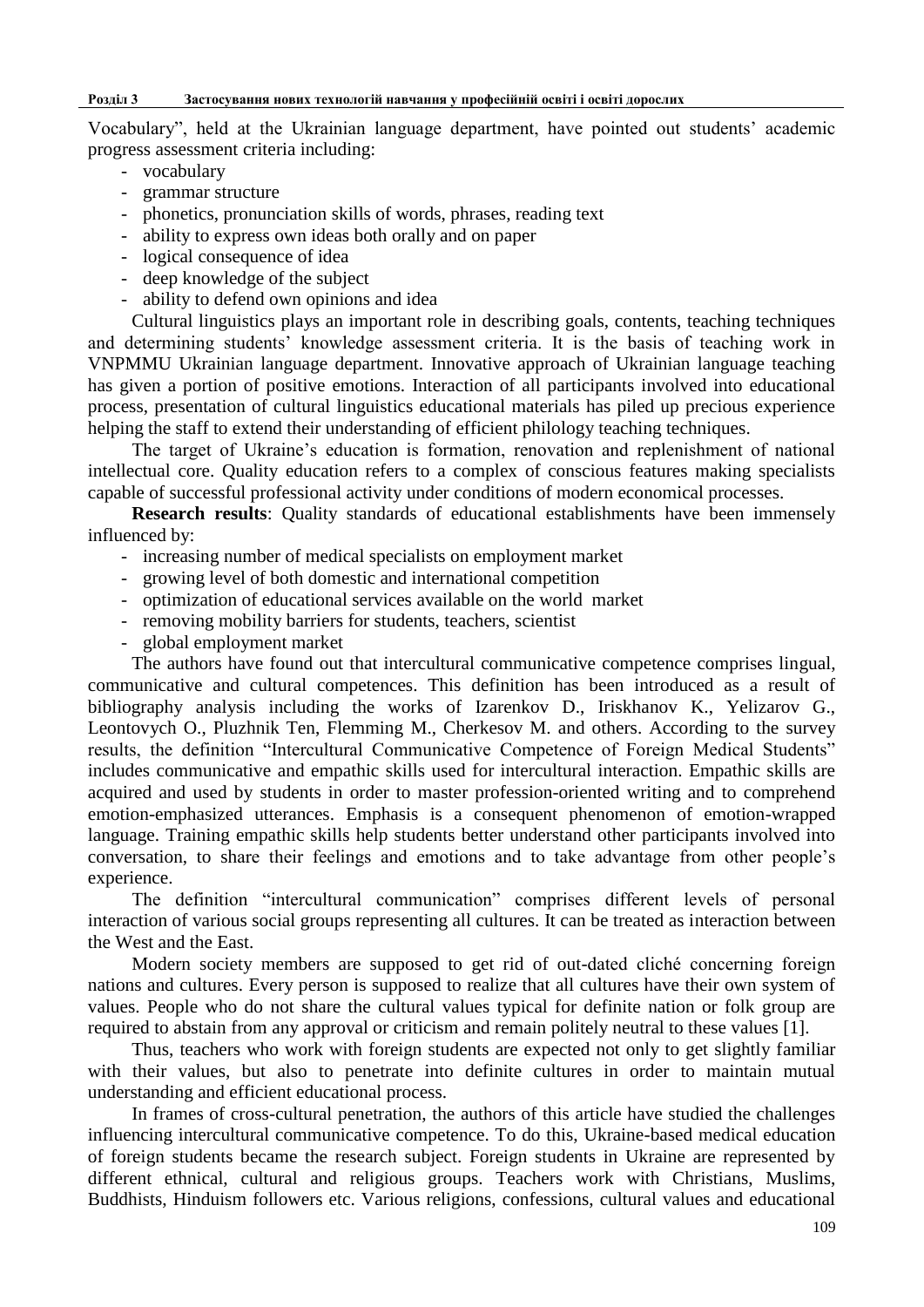systems create social diversity of students' audience [2].

Intercultural adaptation becomes the biggest challenge for the students who come to study in Ukraine. It refers to a complicated continuous process aimed on making students "compatible" with new social environment.

Survey of bibliography has shown that students' adaptation has two directions: 1. getting accustomed to new social surrounding; 2. Training new personal qualities. Studying in secondary or higher foreign school is the only well-known reliable way of social adaptation. Social adaptation comprises several aspects:

- psychological + pedagogical (getting accustomed to new didactic reality, probably different from methods and techniques applied at students' home countries);

- social + psychological (getting familiar with new social standards, gaining own social status in a new environment, role-play in the system of interpersonal relations);

- psychophysiological (getting used to new conditions of vital activity, different from those in home countries);

- sociocultural (interaction with other people in new cultural surrounding) [4, p 20].

During the course of this research the authors have found out that adaptation of foreign students in Ukraine's higher educational establishments becomes more efficient under conditions of:

- interdisciplinary approach

- integration of different activities

- implementation of modern teaching techniques corresponding the requirements to foreign students' educational standard

- participation in common creative work.

Foreign citizens who come to study in Ukraine treat their teachers not only as representatives of the host country, but also as a key to their social and academic adaptation, so building relations to develop communication skills becomes the priority task for tutors [5, p. 25].

Practical trainings are widely used during language classes with the purpose of maintaining intercultural communicative competence.

The main function of intercultural trainings is to remove social and psychological barriers of adaptation to other cultures. According to Triandis, G.: "To explain the efficiency of trainings is one of the biggest challenges when studying foreign cultures".

Self-analysis studying culture-influenced human behaviour is one of the types of training. The students who successfully undergo this type of training can analyse their behaviour in definite situations. Theoretical value of this training is to make students familiar with cultural and religious differences between nations; practical value is to use this knowledge in cross-cultural and crossethnical communication.

Three trainings named "Share with me"; "Visual Perception"; "I understand you" enjoy biggest popularity among foreign students.

1. "Share with me" exercise.

Purpose: empathic analysis of personal qualities; widening opportunities of mutual understanding.

Practical actions: the participants are invited to write down ten personal qualities including tenderness, empathy, joyfulness, emotional sensitivity, benevolence, intellect, leadership, firmness, determination and creativity. This list may change depending on group members and purposes. The teacher explains these definitions, if required. Each student is expected to decide on what qualities are typical for other participants asking them about it and marking the answers on their sheets. All students are expected to be involved into communication. As the result of this exercise each student participant is supposed to have a list of own qualities and a list of their group-mates qualities. This exercise generally takes around twenty minutes. After it all the participants are invited to sit in a circle and discuss the both quality and quantity results.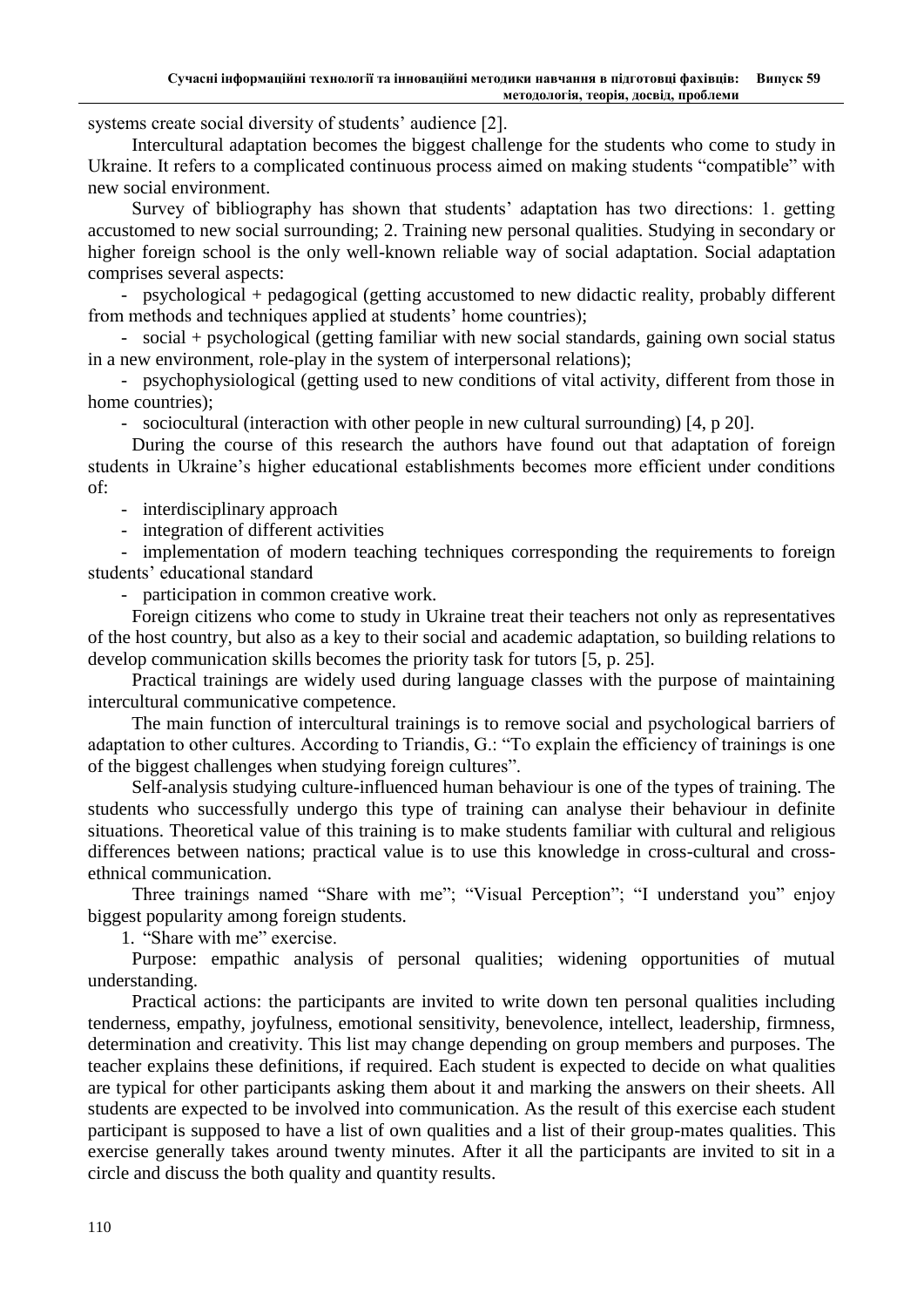### **Розділ 3 Застосування нових технологій навчання у професійній освіті і освіті дорослих**

2. "Visual Perception" exercise.

Purpose: perception and cognition of other people's individual features.

Practical actions: participants are invited to sit in a circle, look attentively at each other for 2-3 minutes, then close eyes and try to keep in memory each other's facial features for 1-2 minutes. After the exercise participants share their impressions. The purpose of this exercise is to try to restore in memory as many faces as possible.

"I understand you" exercise.

Purpose: feedback, empathy, nonverbal communication, kinesics.

Students are divided into groups by two, then one of group members orally describes current mood, emotional state of mind, feelings and wishes (4-5 min). Counterparts are expected to either confirm or to deny these assumptions.

This type o training opens foreign students good perspectives in penetrating to other cultures, discovers theoretical and practical diversity of other cultures, motivates them to study harder, gain new knowledge and experience.

Thus, the authors have determined that the process of adaptation of foreign students in Ukrainian medical educational establishments depends on efficient coordination and integral supervision system.

The process of foreign students' education in Ukraine is challenged by a number of obstacles:

- Mutual understanding between students and teacher

- Slow learning temp
- Secondary school academic result
- Different aspects of economic influence on education process.

Eventually language teachers face a number of other challenges including:

- Insufficient secondary school knowledge slowing down their further academic progress
- Inefficient skills of individual work

- Poorly-trained writing skills, incapability to point out main messages and basic information from written and printed text

- Mechanic learning instead of analysis and comprehension.

Under these conditions, the available experience and language-teaching practice become insufficient and unreliable.

Teachers often face language barriers, misinterpretation of verbal messages, written\printed assignments, exercises and other educational materials. These difficulties eventually create significant obstacles on the way of completing language education plan. Along with it teachers met with representatives of different religions dictating definite behavioural patterns typical for students' national mentality. Social difficulties are aggravated by medical ones, connected with physical and psychological adaptation.

Thus, the authors have illustrated both positive and negative factors influencing social and professional adaptation of foreign medical students. Along with it the authors have studied and analysed Russian and Ukrainian language educational programs, and came to conclusion that:

- Foreign medical students are offered insufficient educational information on Ukrainian culture

- It is important to introduce a complex plan of actions with the purpose of training intercultural communicative competence in process of teaching Ukrainian language

- It is important to implement a scheme of integral development of creative and communicative skills by the means of indoor and outdoor activities.

The majority of foreign students who come to study in Ukraine might face difficulties in social adaptation. It is connected with local language barrier, building relations with teachers and personal psychological features of every student.

Peculiarities of domestic education system, intensive academic training, different climate, and limited opportunities of taking part in local social life are most widely-spread stress factors negatively impacting foreign students.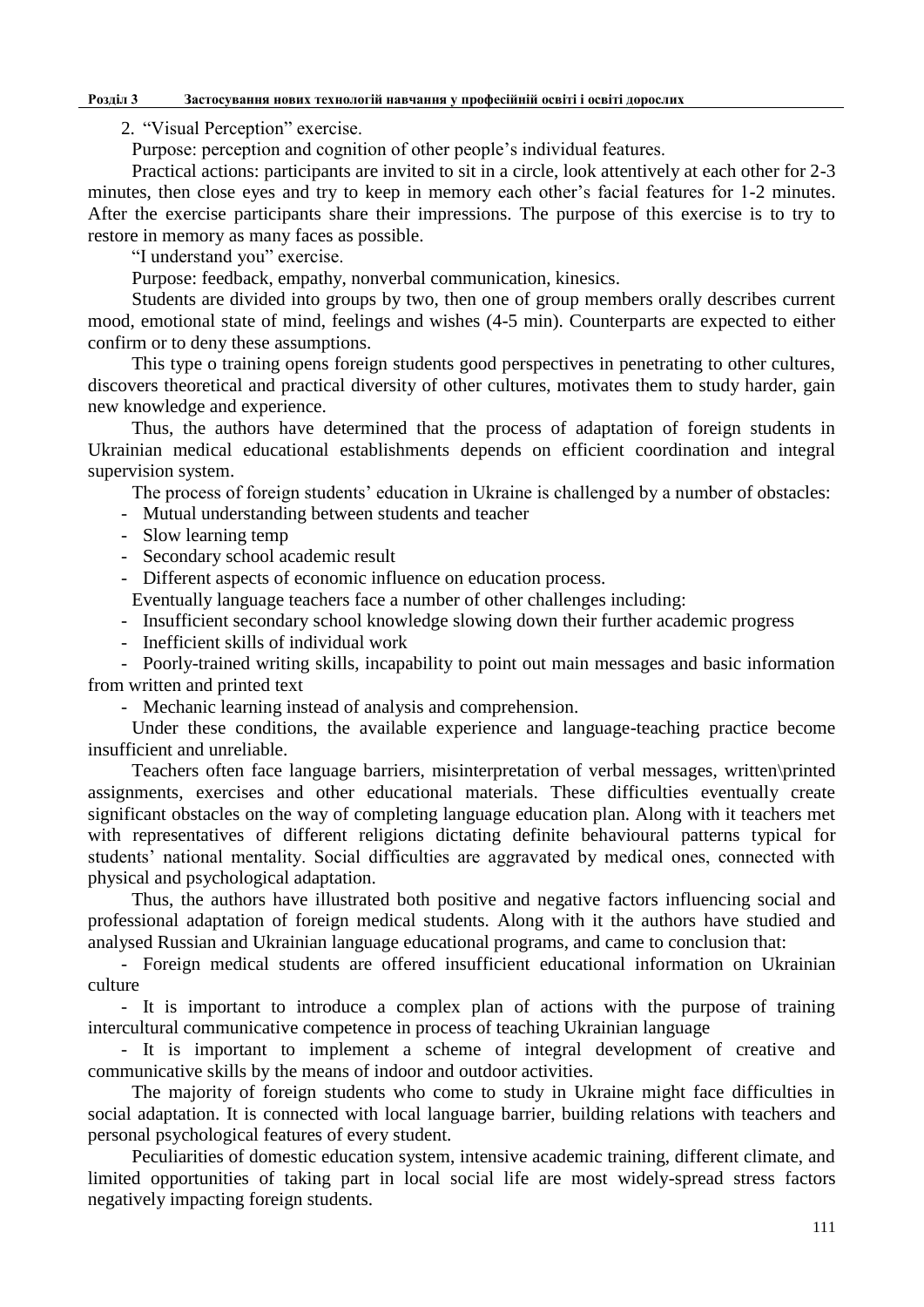Intercultural communicative competence levels of foreign medical students can be verified by the means of diagnostic techniques which include: "Communication and Leadership" test (authored by Fedoryshyn, B.); and "Communicative Skills" test (authored by Mikhalson, L.). Level of aggression as one of criteria indicators has been determined with the help of Assinger A. method.

Any changes aimed on syllabus improvement in higher educational standards, raise the establishment's rating. The main standard is the quality of education comprising professional theoretical and practical knowledge, cultural standards, problem-solving skills and others.

Education quality management is based on academic results and the factors influencing them. Education quality is supposed to be constantly monitored in order to have a good command of academic process. To do this, the teachers of Ukrainian language department direct their efforts on creating new tests, renovation of exam cards  $(4<sup>th</sup>$  year), and updating other available academic materials.

The education in Ukraine is based on credit modular system of academic process organization. It opens opportunities for teachers to monitor and control students' academic results and coordinate students' work. The main functions of credit-modular system are:

- To motivate students to study better by the means of wider differentiation of grade

- To organize educational process more efficiently.

This system helps better manage and operate the whole educational process and motivate students to study better; recent implementation of e-register of students' academic progress makes this control more systemic.

**Conclusion:** quality education refers to a set of features of professional consciousness helping experienced specialists perform their professional activity in correspondence with modern economic requirements. It is evident that any improvements are supposed to be directed on basic quality indicators of higher educational establishments guaranteeing not only theoretical and practical knowledge, but also cultural values and professional skills.

It is up to every teacher to select own empiric algorithms mastering their practice, outlook, way of communication, values and other aspects included into cultural code. The latter definition refers to special surrounding-evaluating tool. Cultural codes are compared with people's ideas creating a system of traditions, cultural and behavioural standards interiorized by definite society. Cultural codes are both conscious and subconscious markers (moderators) helping to identify cultures.

Cultural linguistics is meant to introduce important information on Ukrainian culture, get familiar with social and psychological norms of local society and help students better understand everyday life in Ukraine and treat it positively.

Psychological features, formation factors, methods, techniques and instruments of intercultural communicative competence of foreign medical students require further research.

It is recommended to supplement teachers' advanced training programs with topical seminar "Intercultural Communicative Competence in Foreign Students". The students who demonstrate excellent academic progress, are supposed to be offered individual advanced educational plan and special methodological recommendations based on innovative teaching techniques.

## **References (TRANSLATED AND TRANSLITERATED)**

- [1] Wikipedia Free Encyclopedia: http: uk.wikipedіa.org.
- [2] Zozulya, I. Cross-cultural Interaction with Foreign Students in Higher Educational Establishments in Ukraine: Vinnytsia Experience: conf. vntu. edu. Ua & gt: humed /2010/ txt/ Zozulya. Php.
- [3] Kalashnik, N. The Peculiarities of Educational Work with International Students at Higher Medical Educational Institutions of Ukraine. // Zhitomir state Ivan Franco teachers' training university herald, Ed. 1(83)-–2016,- P. 60–66.
- [4] Kalashnik, N. Formation of Intercultural Communicative Competence of Foreign Medical Students in Higher Educational Establishments in Ukraine:–Vinnytsia, 2015.–20p.
- [5] Solodka, A. International Education and Cross-Cultural Training // Modern Pedagogical Science: Pedagogy and Psychology, Yalta, 2013. – Ed. 41, Part. 2. – P. 17–25.
- [6] Van Ek J.A. Objectives for Foreign Language Learning Vol. I: Scope Strasbourg: Council of Europe Press, 1986. 218 p.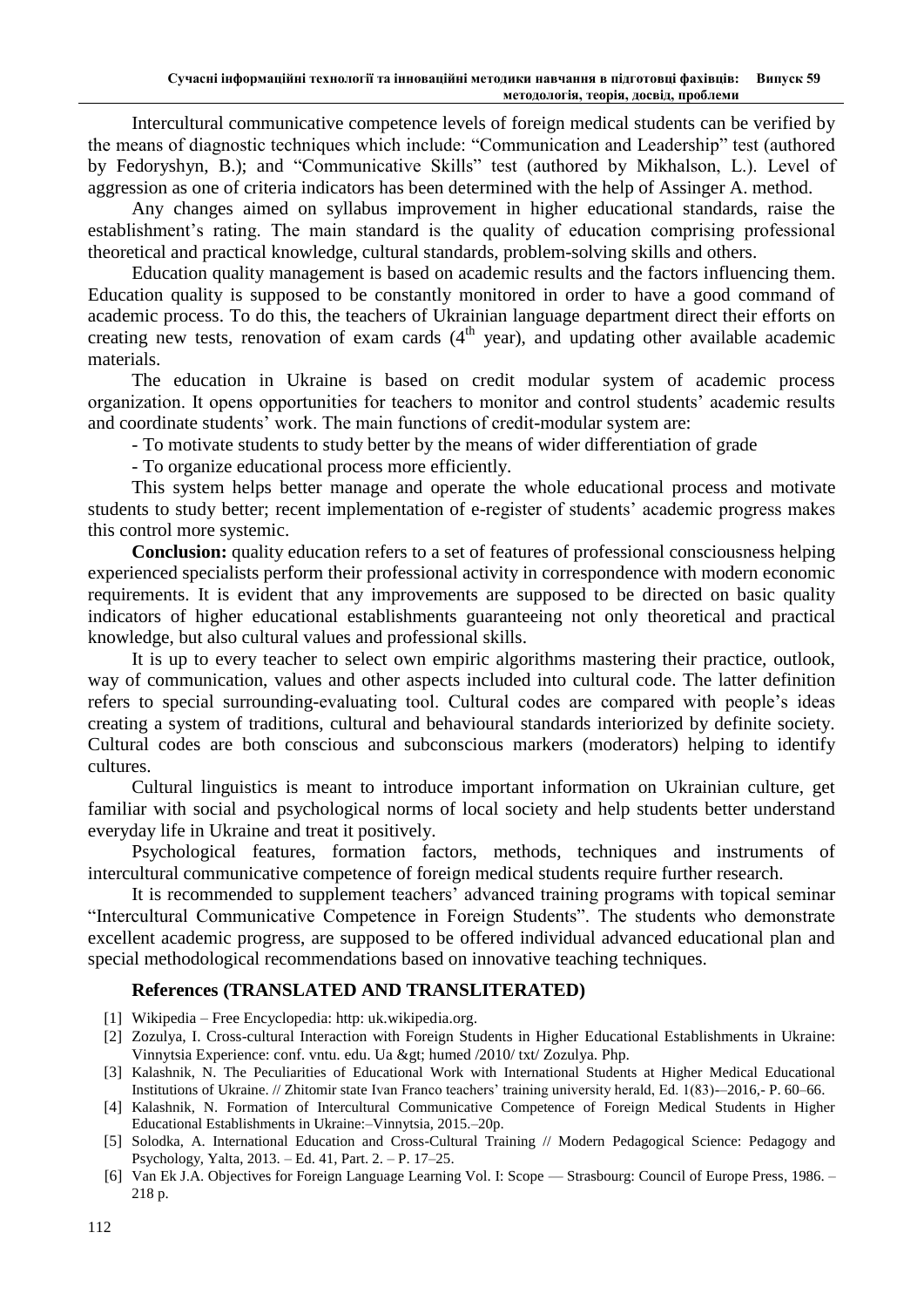# **НАВЧАННЯ УКРАЇНОМОВНОЇ КОМУНІКАЦІЇ СТУДЕНТІВ-ІНОЗЕМЦІВ У НАВЧАЛЬНІЙ ТА ПРОФЕСІЙНИХ СФЕРАХ**

### **Калашнік Наталія Василівна**

кандидат педагогічних наук, доцент кафедри українознавства Вінницького національного медичного університету імені М. І. Пирогова, м. Вінниця, Україна ORCID: 0000-0001-5312-3280 *[kalashnuknatalia@gmail.com](mailto:kalashnuknatalia@gmail.com)*

#### **Вовчаста Наталія Ярославівна**

д.пед.н.,доцент, професор кафедри фундаментальних дисциплін ІТ Степ Університет Національний університет Львівська політехніка, м. Львів, Україна ORCID: 0000-0001-9562-8244 *vovchasta@gmail.com*

#### **Ленга Евеліна Леонідівна**

кандидат біологічних наук, асистент кафедри біоорганічної і біологічної хімії та клінічної біохімії Буковинського державного медичного університету, м. Чернівці, Україна ORCID 0000-0002-3871-8670 *[lenga@bsmu.edu.ua](mailto:lenga@bsmu.edu.ua)*

**Анотація.** До недавнього часу проблеми міжкультурної комунікації були предметом дискусій переважно у сфері викладання іноземних мов. В статті звертається увага на тому, що для іноземних студентів міжнаціональне спілкування являє собою залучення до чужої культури при збереженні національних культур. При цьому особлива, інтегрована роль належить мові, яка виступає як засіб взаємодії суб'єктів діалогу.

Автори акцентують увагу на тому, що сутність проблеми навчання україномовної комунікації студентів-іноземців медичного університету полягає в професійному володінні всіма формами та методами ведення сучасного уроку з української мови, системи навчання україномовної комунікації студентів-іноземців медичного університету у навчальній та професійних сферах.

У дослідженні з'ясовано, що задача формування в іноземних студентів навиків спілкування є однією з основних задач, котрі стоять перед викладачами. Формування інтересу студентаіноземця до вивчення мови потрібно здійснювати за допомогою стимулювання пізнавальної діяльності, що включає в себе добір цікавого матеріалу, зв'язок із життям, літературні КВК та брейн-ринги; емоційне стимулювання пізнавальної активності–це і активізація відтворюючої уяви, і забезпечення безпосереднього сприймання матеріалу; прийомів активізації інтелектуальної сфери (прийоми порівняння, зіставлення, повторення, систематизації та узагальнення вивченого). Зосереджено увагу на активізації пізнавальної діяльності на уроках мови, що є досить актуальною. Дійшли висновків, що в арсеналі кожного викладача має бути ціла система методів і прийомів викладання предмета.

В дослідженні визначили, щоб студент володів українською мовою соціально і достатньо професійно, формування його власне комунікативної і професійно-комунікативної компетентності слід розподілити на етапи, рівні.

Сьогодні перед викладачами постала необхідність налагодження системи навчання україномовної комунікації студентів-іноземців медичного університету, спрямованої на реального студента так, щоб забезпечити його щоденну самостійну роботу і можливість якісного засвоєння дисципліни. За необхідне визначили більш активно залучати студентів до виконання реальних досліджень.

Визначили, що країнознавчий аспект повинен відігравати неабияку роль для опису цілей, змісту і методів навчання, а також має бути важливим для визначення критеріїв, що характеризують рівень володіння мовою.

Ми встановили, що ефективність адаптаційного процесу іноземних студентів українського медичного навчального закладу залежить від спрямованого управлінського впливу та створення цілісної системи організації управління цим процесом.

**Ключові слова.** Студент-іноземець, україномовна комунікація, міжкультурна освіта, міжкультурна комунікативна компетентність, адаптація, емфаза.

### **СПИСОК ВИКОРИСТАНИХ ДЖЕРЕЛ**

- [1] Вільна енциклопедія Вікіпедія. [Електронний ресурс] Режим доступу: http: uk.wikipedіa.org.
- [2] Зозуля І.Є. Полікультурні взаємовідносини іноземних студентів у середовищі вищого навчального